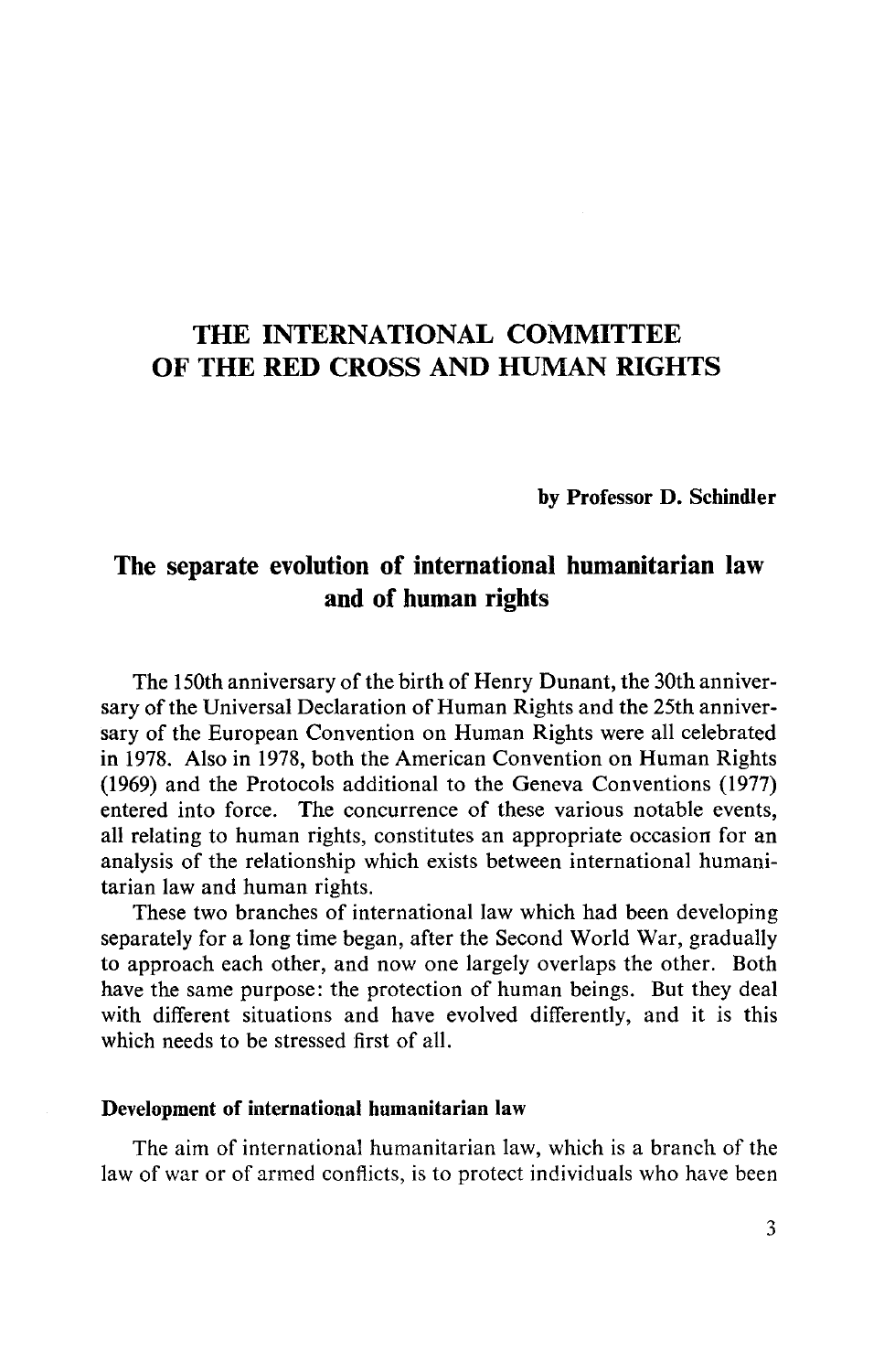placed *hors de combat* or who do not take part in the conflict, and to ensure that they are treated humanely.

In nearly all the great civilizations, already in ancient times and in the Middle Ages, rules restricting the right of belligerents to inflict injury on their adversaries existed. Laws for the protection of certain categories of persons can be traced back to the Persians, Greeks and Romans, as well as to India, the Islam, Ancient China, Africa and the Christian States. Those categories included women, children and aged people, disarmed combatants and prisoners. Attacks against certain objects —places of worship for example—and treacherous means of combat, such as the use of poison in particular, were prohibited.

The law of war in its present form evolved, mainly under the influence of the Christian faith and the rules of chivalry, in the course of the wars waged by the European nations against each other after the appearance of the modern European State system. It was expressed in ordinances issued by States to their armies, laying down what was to be the behaviour of their troops towards the enemy, and also in bilateral pacts (cartels, capitulations, armistices) concluded by army commanders, with the purpose of arranging for the care of the wounded or for the exchange of prisoners of war. The uniform character of these regulations led to the creation of customary rules of law. The writings of publicists, such as Grotius and Vattel, contributed to the consolidation of customary law. But it was only in the nineteenth century, when wars were waged by large national armies, employing new and more destructive weapons and leaving a terrifying number of wounded lying helpless on the battlefield, that a law of war based on multilateral conventions was developed. It was not just a coincidence that this development took place at a time when, in the States of the western world, common principles in respect of human rights began to prevail. The decisive impulse to this general trend was given by the Geneva Convention of 1864 for the Amelioration of the Condition of the Wounded in Armies in the Field. It expressed with clarity this idea of generally applicable human rights, since it compelled the High Contracting Parties to treat equally their own wounded and those of the enemy.

The members of the Geneva Committee, who were the sponsors of this Convention and then continued to act under the name of International Committee of the Red Cross, later directed their efforts to the further development of international humanitarian law. In the course of the next few decades, provisions were adopted for the protection of other categories of persons, namely the wounded, sick and shipwrecked members of armed forces at sea (in 1899), prisoners of war (in 1929)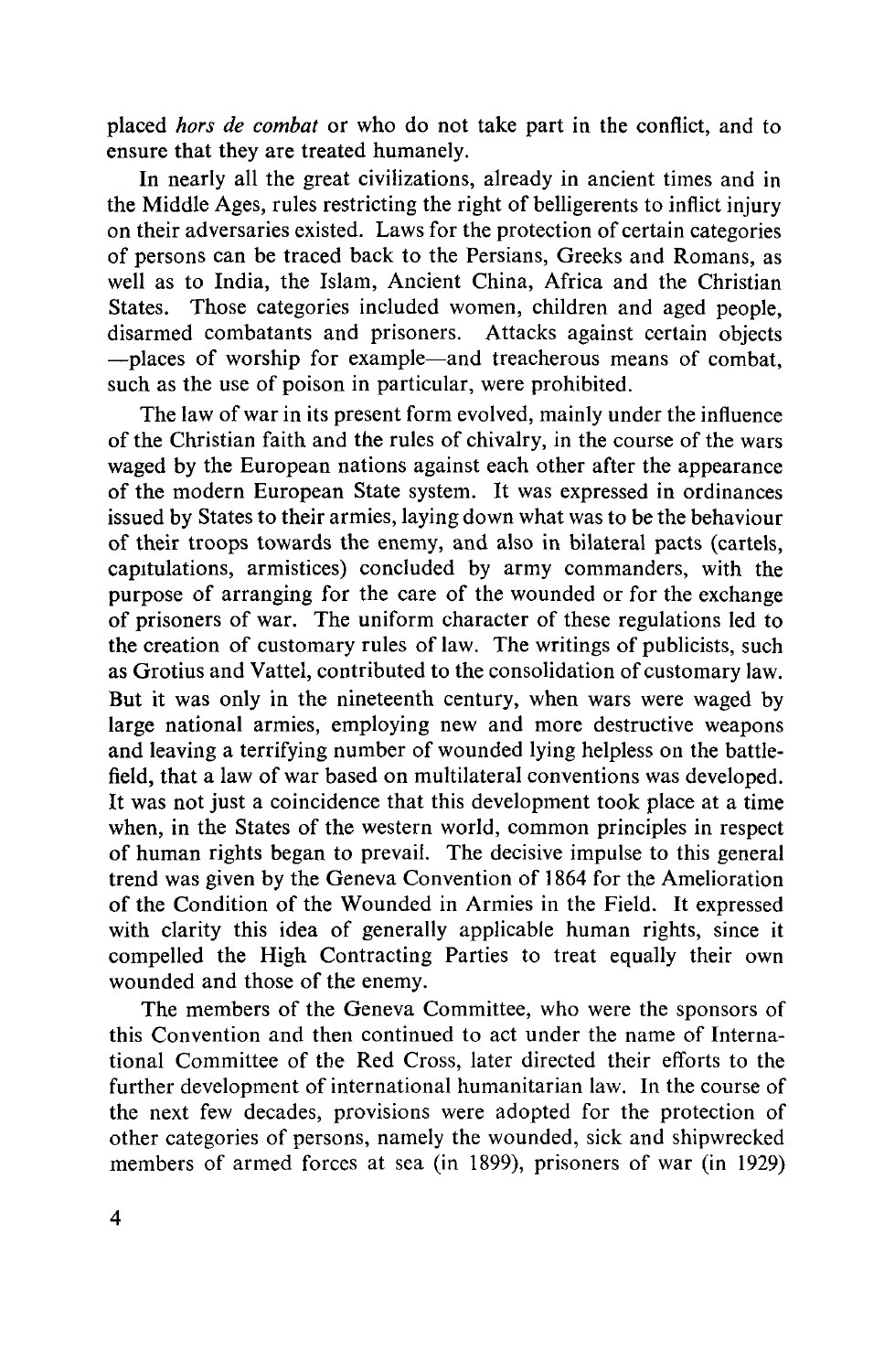and civilians (in 1949). The Conventions were revised in 1906, 1929 and 1949, and in 1977 two Protocols supplementing the four Conventions of 1949 were adopted.

While the Geneva Conventions deal with the protection of persons who have fallen into the hands of an enemy (wounded, sick, prisoners of war, civilian persons), the Hague Conventions of 1899 and 1907 seek in the first place to lay down the conduct of military operations. They restrict the freedom of belligerent States to attack specified persons and objectives and ban the use of certain methods and means of combat in the conduct of war. Part of these rules have been re-affirmed and developed by the two 1977 Protocols to the Geneva Conventions. While the Hague Conventions ultimately also aim to protect human beings, humanitarian concerns are more pronounced in the Geneva Conventions, which deal directly with problems relating to persons affected by war.

Independently of the development of international humanitarian law, the International Committee of the Red Cross has acted also in various other ways to protect the victims of armed conflicts and, as a consequence, to work for the defence of human rights. It has been entrusted by the Geneva Conventions themselves with the task of contributing to and watching over their application; this it does mainly by its visits to prisoners of war and civilian internees. The International Committee has also carried out a wide range of relief operations to bring aid to persons affected by international or non-international conflicts and to the victims of internal strife and tension. The fact that, since the Second World War and in situations unconnected with armed conflicts, ICRC delegates have been able to visit in over seventy countries some 300,000 detainees unprotected by any Convention is, in the context of the protection of human rights, an achievement of considerable importance. As a result, this protection has been extended to a category of persons who are in a situation very similar to that of prisoners of war or civilian internees but for whom the States are not very eager to sign a convention because in the majority of cases these persons are nationals of the States.

### **Development of human rights**

Human rights and the law of war evolved along entirely different and totally separate lines, but their spiritual roots may be traced in part to the same origin and, from the nineteenth century, a certain degree of similarity may be observed in the development of each. The first expressions of human rights may be found in the various declarations issued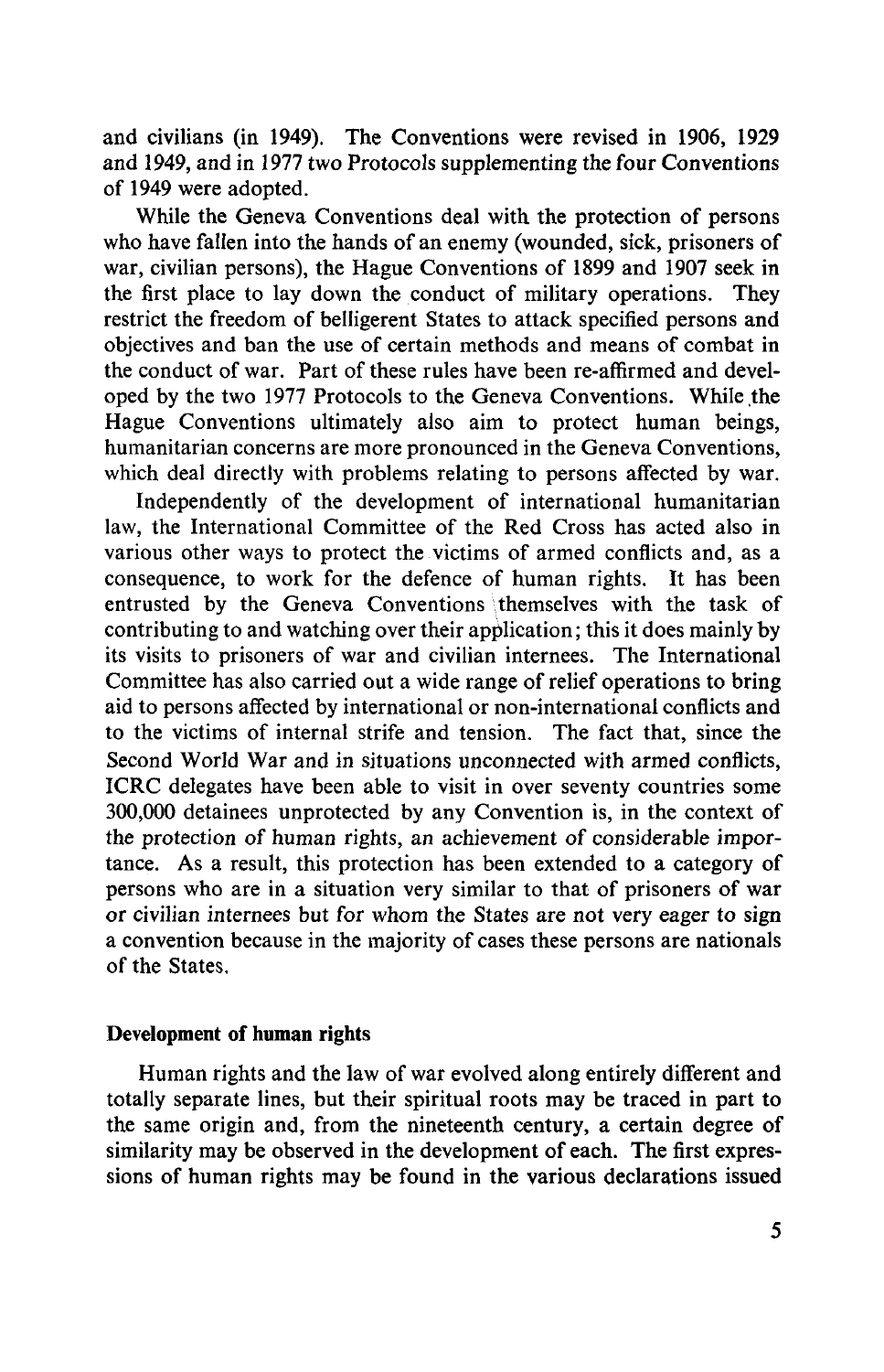by a number of North American States towards the end of the eighteenth century, in particular in Virginia's Bill of Rights of 1776, and also, for instance, in the French Declaration of the Rights of Man and of the Citizen pronounced in 1789. These declarations marked the accomplishment of a long process. British constitutional history is eloquent in this respect. The people of England managed to wrest from the king a certain number of rights set forth in various charters: in 1628 the Petition of Rights, in 1679 the Habeas Corpus Act and in 1689 the Bill of Rights. These rights could be overriden by Parliament and were not therefore considered fundamental rights or human rights as we consider them today. Most of them were none the less included in the human rights declarations of the revolutionary period and in this context they were accorded wider scope. Behind those declarations a long evolution of ideas may be perceived. Its beginnings may be traced to the stoic philosophy in Ancient Greece, a doctrine which claimed, for the first time, equality of all human beings. This idea was central to overcoming the obstacles constituted at the time by the isolation of peoples from each other and the lack of any rules of law for foreigners. The conquests of Alexander the Great and the Roman Empire lent further support to the stoic doctrine, which later was combined with the Christian dogma that man was made by the Creator in His own image and that all men were equal. This concept of equality permeated natural law in the Middle Ages and at the beginning of our modern epoch until it was finally incorporated in the teaching of the philosophers of the Age of Reason, on which the American and French declarations of human rights repose.

In the nineteenth century, declarations of fundamental rights were included more and more frequently in the constitutions of States, and today the constitutional law in nearly every country contains such guarantees. But until the Second World War international guarantees of this kind did not exist, if one excepts some international conventions on particular aspects of human rights, such as the abolition of slavery or the protection of minority groups.

At all times, human rights guarantees have primarily been concerned with the relations between States and their own nationals in time of peace. On the other hand, the treatment of enemy persons in wartime has always remained outside their scope. The cleavage between human rights and the law of war continued even when, after the Second World War, international conventions on human rights were concluded. They, too, govern in the first place relations between States and their own nationals. The adoption of these conventions resulted from recognition of the fact that the respect of human rights within every State was a condition for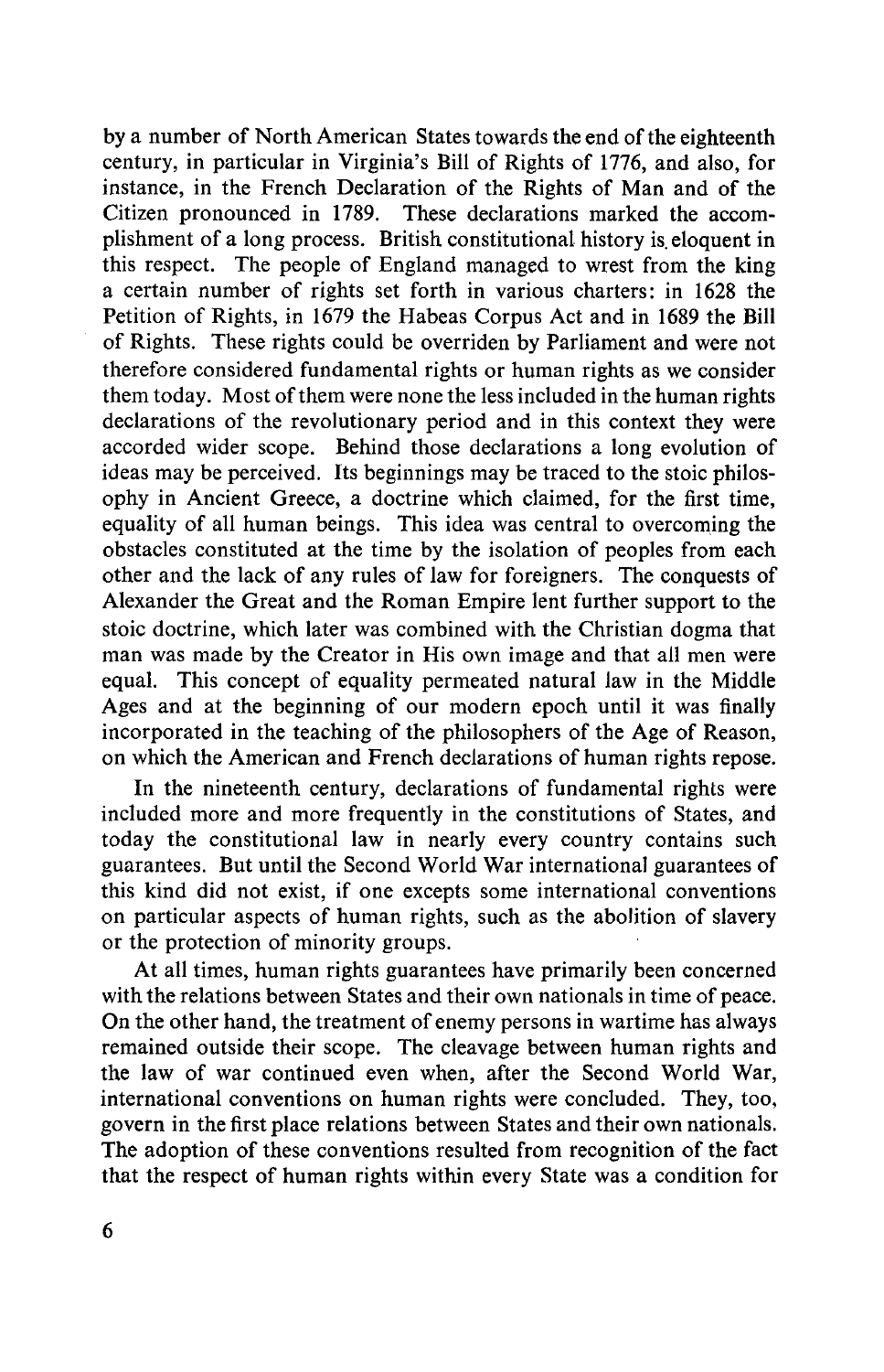the maintenance of peace. The United Nations Secretary-General, in his first report on "Respect for human rights in armed conflicts" (A/7720, para. 16), said: "The Second World War gave conclusive proof of the close relationship which exists between outrageous behaviour of a Government towards its own citizens and aggression against other nations, thus, between respect for human rights and the maintenance of peace". The relationship of human rights to internal law is the reason why the conventions in respect of human rights have been ratified by fewer countries than the Geneva Conventions. On 31 December 1978, 52 States were parties to the United Nations International Covenant on Civil and Political Rights and 54 to the Covenant on Economic, Social and Cultural Rights, while 145 States had notified their accession to the Geneva Conventions.

## Relationship between international humanitarian law and human rights after the Second World War

At the United Nations, the view held at first was that the very fact that the law of war might be discussed within its walls would shake world confidence in its ability to maintain peace. The United Nations International Law Commission therefore decided, at the first meeting it held in 1949, not to include the law of war among the subjects with which it would concern itself. The Universal Declaration of 1948 does not refer in any of its provisions to the question of respect for human rights in armed conflicts. Conversely, the 1949 Geneva Conventions, which were drafted at more or less the same time, made no mention of human rights.

All the same, unintentionally, a link was established between those two branches of international law—the Geneva Conventions and the human rights conventions. On the one hand, a tendency may be detected in the *Geneva Conventions of 1949* for their provisions to be considered not only as obligations to be discharged by the High Contracting Parties but as individual rights of the protected persons. An article in each of the four Conventions provides that protected persons may not renounce the rights secured to them by the Conventions (article 7 of the First, Second and Third Conventions, and article 8 of the Fourth). Furthermore, article 3, which is common to all four Conventions, obliges the Parties to apply, as a minimum, certain humanitarian rules in an armed conflict not of an international character. It thus lays down the relations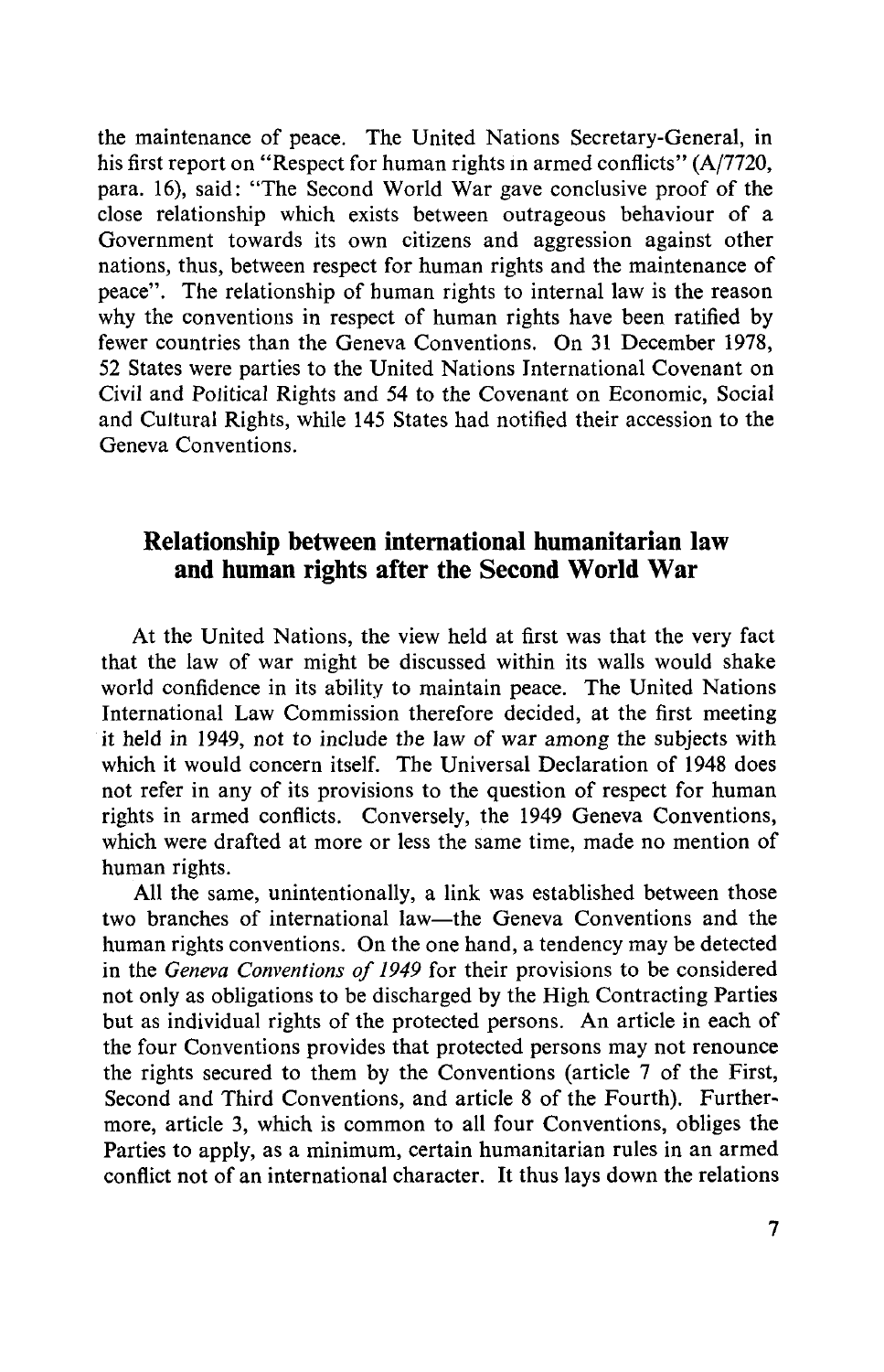between the State and its own nationals and, consequently, encroaches upon the traditional sphere of human rights. It should also be noted that it was the influence of the human rights movement which, in the 1950's, led to the use of the expression "international humanitarian law", when referring to the Geneva Conventions, a term which later was extended to cover the whole of the law of war or law of armed conflicts.

On the other hand, the *human rights conventions* contain provisions for their implementation in time of war. Article 15 of the European Convention on Human Rights of 1950 provides that in time of war or public emergency threatening the life of the nation certain rights contained in the Convention may be abrogated, except for four inalienable rights which constitute an "immutable core". Similar provisions are to be found in article 4 of the United Nations Covenant on Civil and Political Rights and article 27 of the American Convention on Human Rights. The human rights conventions may thus also be applied in the event of armed conflicts. Where a conflict does not threaten the life of the nation, which may be the case when a State carries out limited military operations on the territory of another, all provisions of the human rights conventions are applicable, side by side with international humanitarian law.

For a long time no attention was paid to the relations between those two branches of international law. It was only towards the end of the 1960's, with the outbreak of a succession of armed conflicts at this period —wars of national liberation in Africa, the Middle East conflict, the wars in Nigeria and Viet Nam—in which aspects of the law of war and aspects of human rights arose at the same time, that people became conscious of the relationship. At the International Conference on Human Rights, convened in 1968 by the United Nations at Teheran, a link was officially established between human rights and international humanitarian law. In its resolution XXIII adopted on 12 May 1968 and entitled "Respect for human rights in armed conflicts", the Conference urged the better application of existing conventions in armed conflicts and the conclusion of further agreements. This resolution initiated United Nations action on international humanitarian law, as may be witnessed in the Secretary-General's annual reports and the resolutions adopted every year by the General Assembly. It was the impulse given at Teheran which led the States to consider in a favourable light the development of the Geneva Conventions, whereas the "Draft rules for the limitation of the dangers incurred by the civilian population in time of war" presented by the International Committee of the Red Cross in 1956 had failed to elicit any comparable response.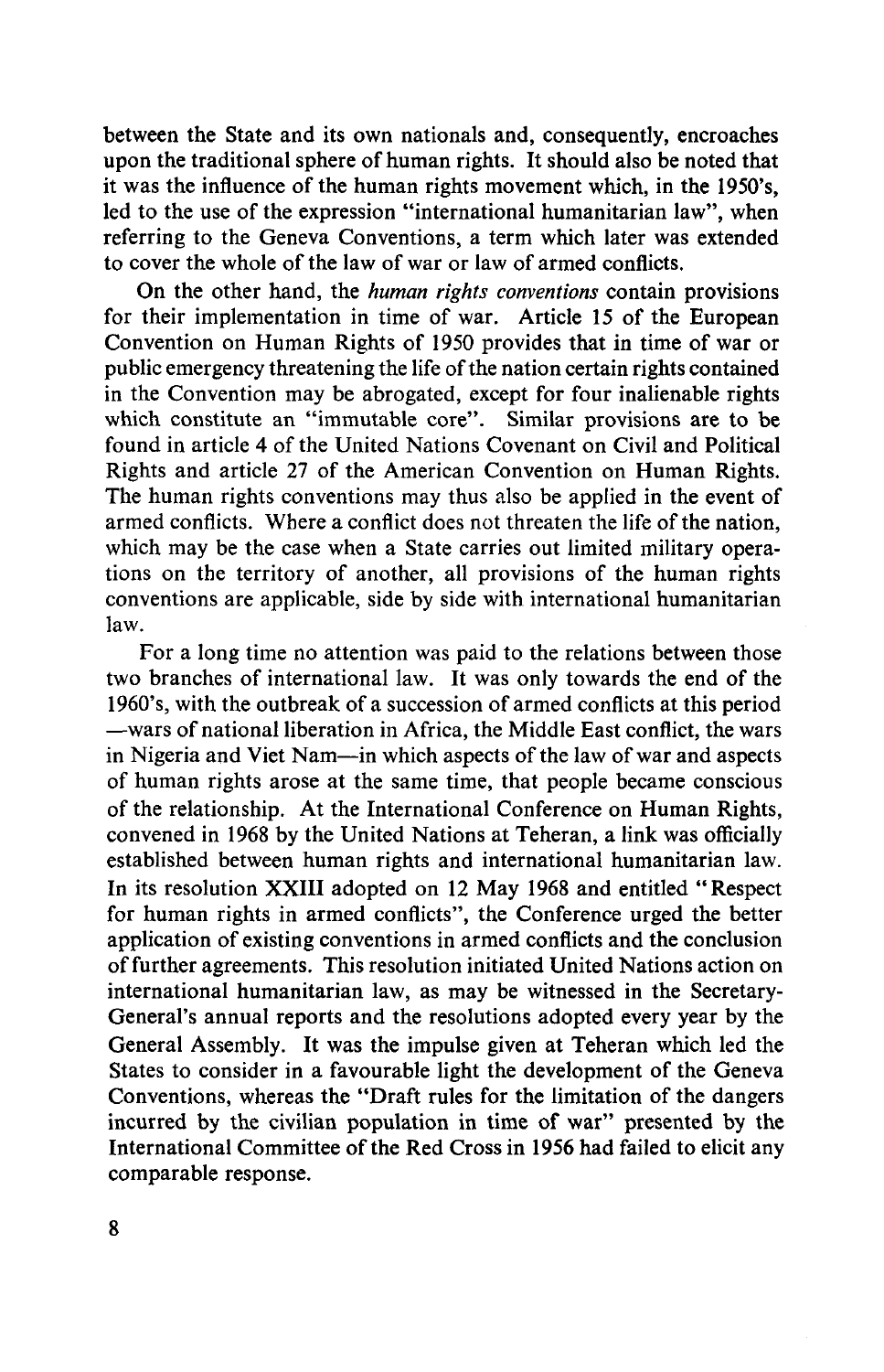The influence of human rights had an impact on the content of the two 1977 Protocols, several of whose provisions, for example article 75 of Protocol I (Fundamental guarantees) and article 6 of Protocol II (Penal prosecutions), are directly derived from the United Nations Covenant on Civil and Political Rights.

The convergence of international humanitarian law and human rights shows that war and peace, civil wars and international conflicts, international law and internal law, all have increasingly overlapping areas. It follows that the law of war and the law of peace, international law and internal law, the scopes of which were at first clearly distinct, are today often applicable at the same time side by side. Thus, the Geneva Conventions and the human rights conventions may often be applied in cumulative fashion.

## Maintenance of separate human rights conventions and international humanitarian law conventions

We have seen that human rights and international humanitarian law overlap to a certain extent. Does that imply that once the conventions on human rights have been universally ratified they will supersede the law of Geneva and the law of The Heague ? Evidently not, and in support of this assertion, we shall distinguish between two things: first, the degree of concordance of substantive rules in the two groups of conventions and second, the efficiency of the machinery of supervision and of sanctions provided for in each group.

#### **Concordance of substantive rules**

The Geneva Conventions appear to offer the victims of armed conflicts greater protection than do the human rights conventions because they are better suited to the circumstances.

Most provisions of the human rights conventions were elaborated without taking into account the special conditions met with in armed conflicts. This is noticable, for example, in the United Nations Covenant on Civil and Political Rights which protects only persons within the territory of a State Party to the Covenant (article 2, para. 1) but not those outside that territory who, in the case of an international armed conflict, would be equally in need of its protection. It is significant, too, that article 5 of the European Convention on Human Rights lists the cases

9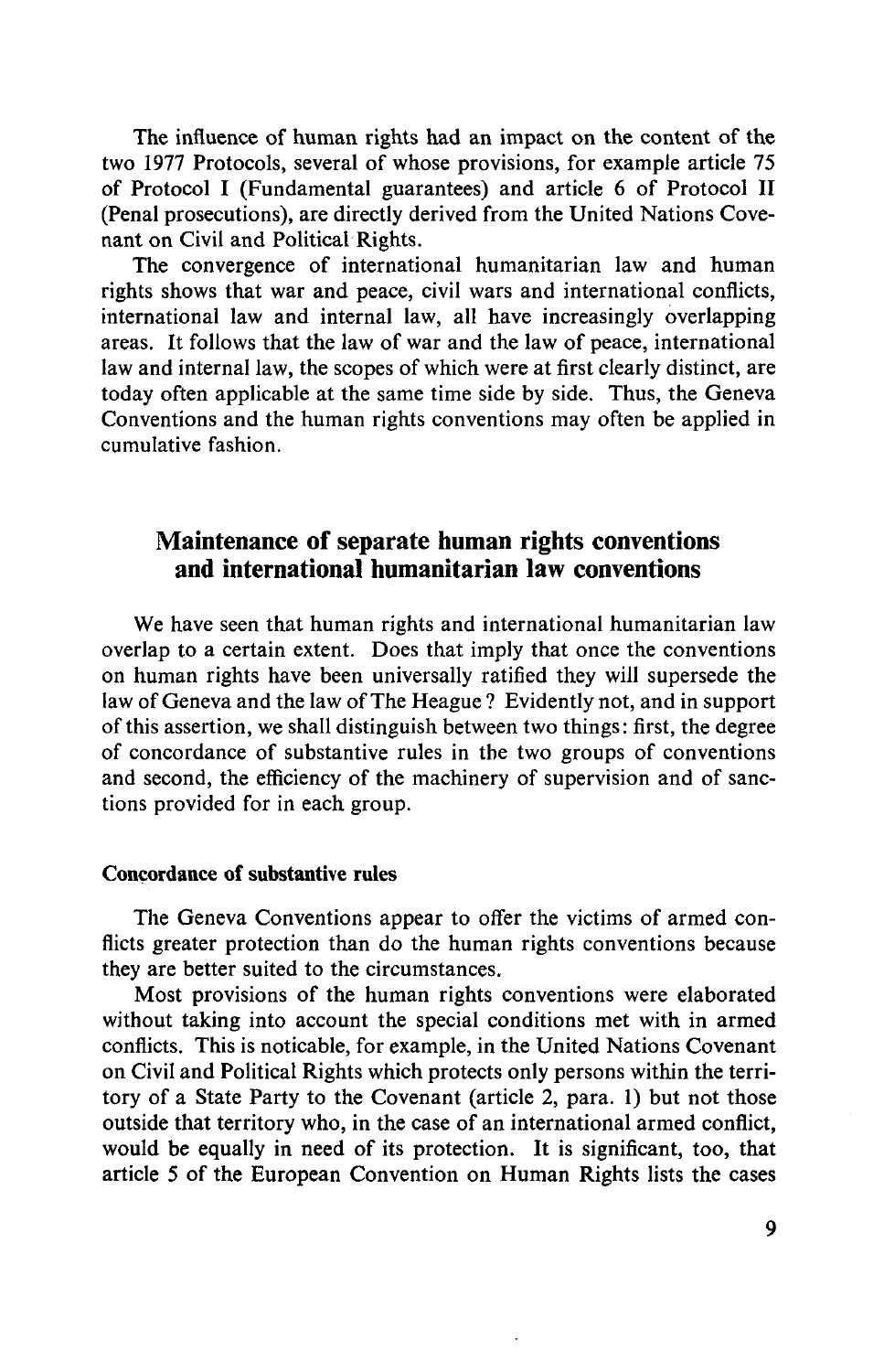when a person may be deprived of his liberty but omits to mention the capture of prisoners of war and internment of persons on grounds of security. Furthermore, the provisions concerning the human rights guarantees and their limits would not be sufficient in the case of armed conflict. The following examples will suffice to show that the Geneva Conventions offer protected persons protection which is more extensive and better suited to armed conflict situations than that offered by human rights conventions.

The *right to life* is among the first rights referred to in those conventions (article 6 of the United Nations Covenant; article 2 of the European Convention; article 4 of the American Convention), qualified by some exceptions such as capital punishment or homicide in self-defence. A more specific definition is needed in armed conflicts, since the killing of enemy military personnel is considered to be a legitimate act. So the Geneva Conventions (and their 1977 Protocols) and the Hague Conventions forbid violence to the life of all protected persons (the wounded, the sick, prisoners of war, civilian persons); they likewise forbid the killing or murder of enemy persons who have laid down their arms, have surrendered or are defenceless. The prohibition is also extended to attacks on persons parachuting from an aircraft in distress, indiscriminate attacks, all acts intended to starve civilians, the destruction of objects and installations indispensable to the survival of the civilian population, etc. The right to life in armed conflicts would not be sufficiently regulated without such details.

The human rights conventions next guarantee the *right to personal liberty.* Here, too, they specify some exceptions, in particular the restriction of freedom following a criminal offence. They also forbid slavery and, subject to certain reservations, forced labour (articles 8 and 9 of the United Nations Covenant; articles 4 and 5 of the European Convention ; articles 6 and 7 of the American Convention). These rights are, however, defined also in the humanitarian conventions applicable in armed conflicts. In particular, the taking of hostages and the deportation of civilians are prohibited; more detailed rules are laid down with regard to restrictions to the liberty of prisoners of war, the retention of medical personnel by an enemy, the internment of civilians of enemy nationality, the right to compel prisoners of war and enemy civilians to do work, and related questions.

It would not be difficult to demonstrate by further examples that the humanitarian conventions contain more extensive and more precise provisions for the protection of individuals in armed conflicts than the human rights conventions. Generally speaking, this is also true for non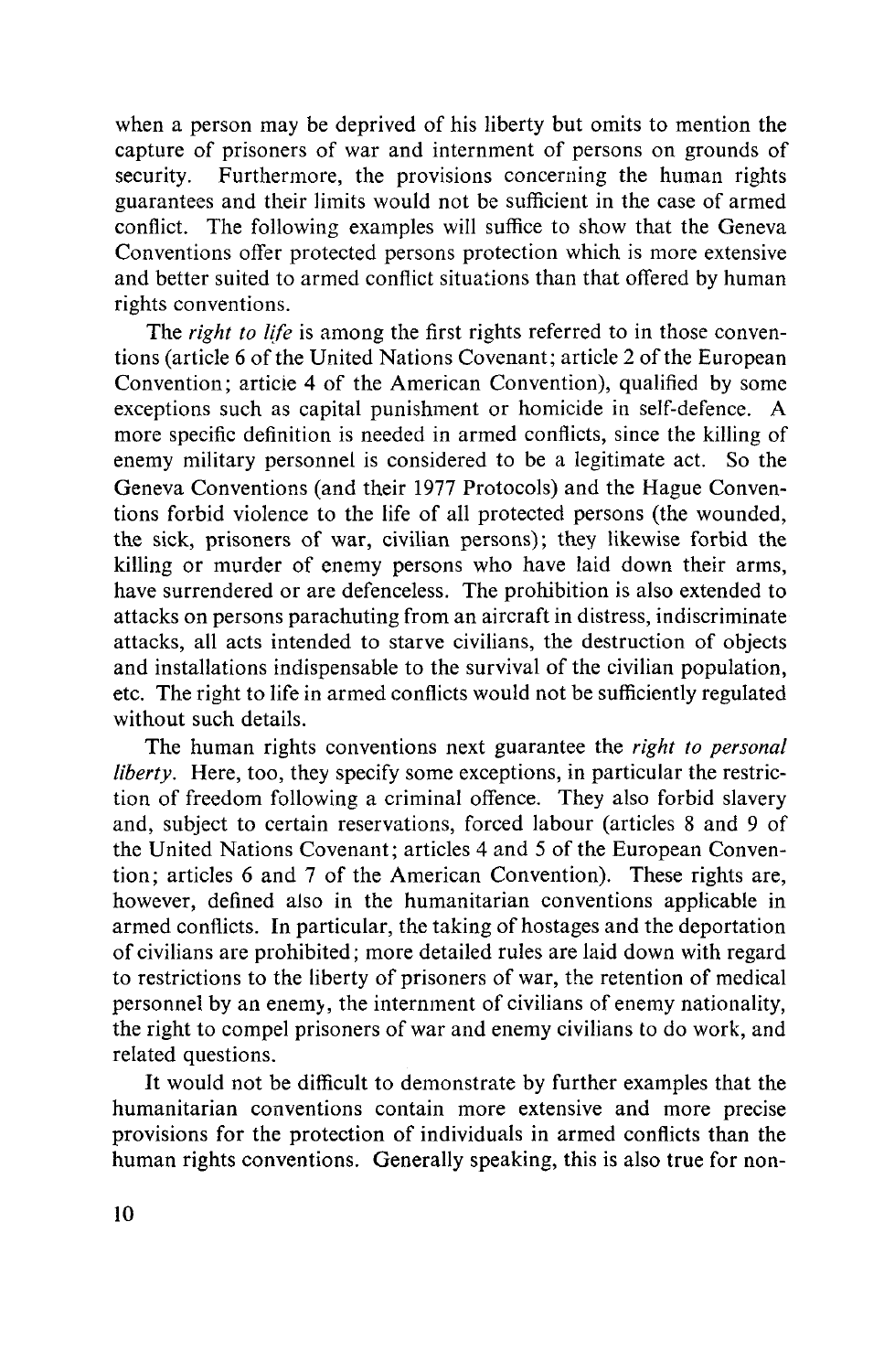international armed conflicts. It is true that common article 3 does not offer more than the "immutable core" of the human rights conventions but Protocol II of 1977 lists a wider range of rights.

However, it is not the sole task of the law of armed conflicts to adapt certain human rights to the special situations of armed conflicts. It goes further for it lays down rules which lie outside the scope of human rights; conversely, the human rights conventions contain rules which are irrelevant to armed conflicts. In other words, the law of armed conflicts and human rights only partially overlap. The former, for instance, governs the right to take part in the fighting, the conduct of military operations, the conduct of economic warfare, in particular in naval war, and relations between belligerent States and neutral States. Such questions would have no place in human rights conventions, which in their turn, provide for rights which are of no importance in armed conflicts, for example, political rights or certain political freedoms, such as freedom of the press, freedom of expression, freedom of association.

#### Supervision **and** sanctions machinery

While the content of international humanitarian law coincides in part with that of the human rights conventions, they have different provisions regarding their supervision and sanctions machinery.

The *Geneva Conventions* are applied with the cooperation and under the supervision of the Protecting Powers and of the International Committee of the Red Cross, whose representatives are entitled to go to all places where prisoners of war or protected civilian persons may be and to interview them without witnesses. Their reports and recommendations are confidential; this measure encourages States to agree to such visits. As a general rule, appropriate action is taken on the recommendations and requests in the reports.

In an international conflict, the parties are obliged to admit supervisory bodies, but in the case of armed conflict not of an international character an impartial humanitarian body, such as the International Committee of the Red Cross, may only offer its services to the parties to the conflict. On the other hand, the ICRC may, in both international and non-international conflicts, take any initiative to protect persons affected by the conflict. It avails itself of this right of initiative in all armed conflicts, to bring material assistance, to exchange prisoners of war, and to request permission to visit persons deprived of their liberty.

With regard to the repression of breaches, a particularity of the law of armed conflicts is that its provisions, besides being binding on States,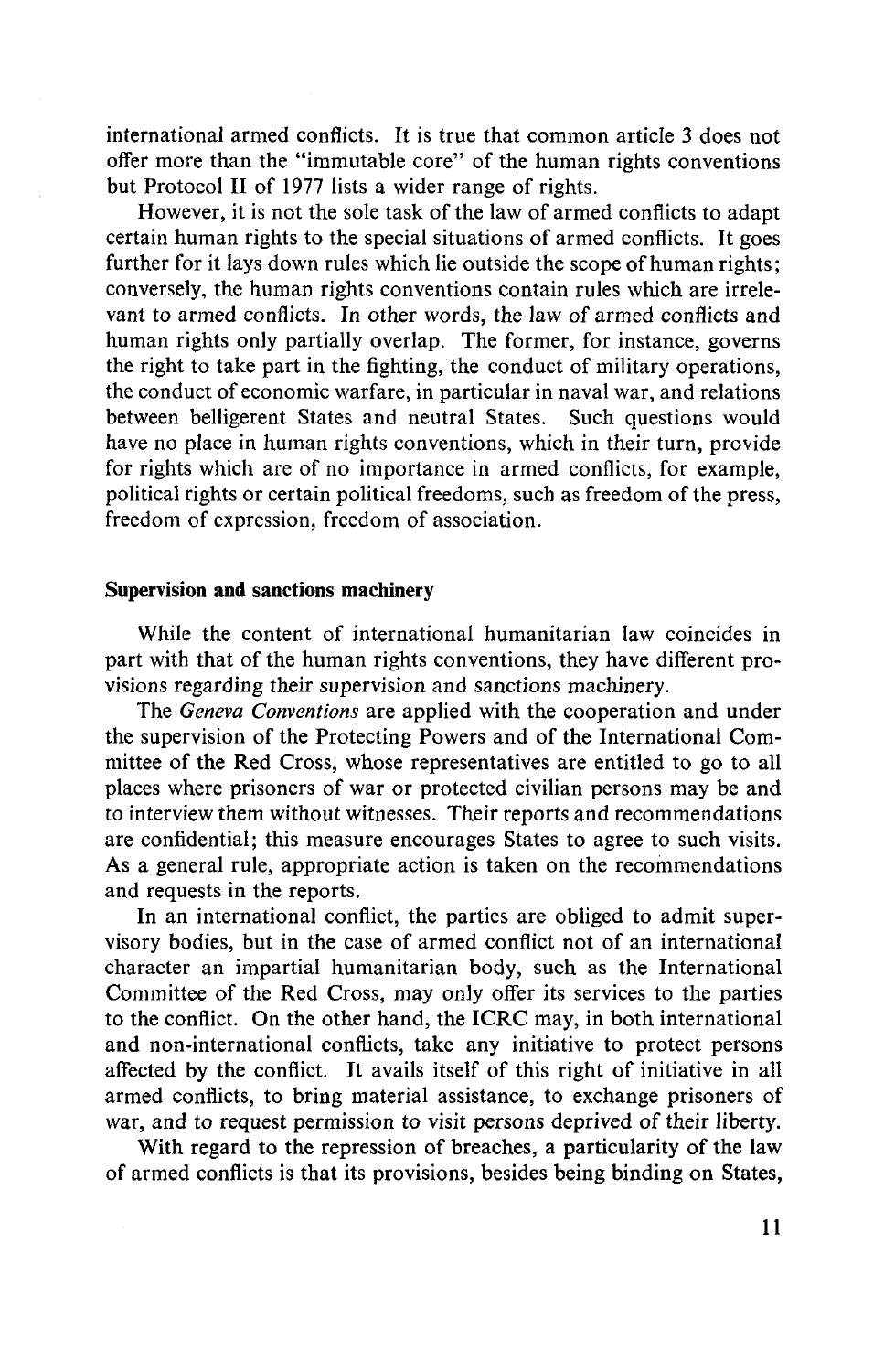are also directly binding on individuals. The State may therefore punish persons who have committed breaches, the legal basis being international law. The Geneva Conventions of 1949 and Protocol I of 1977 require the High Contracting Parties to provide penal sanctions for persons committing grave breaches of the Conventions or Protocol and to bring those persons to trial. The origin and the justification of penal guarantees in the law of armed conflicts are derived from the fact that it is primarily the members of the armed forces who have to apply the law of war. Therefore, penal sanctions would be the most suitable means for the repression of acts contrary to the law committed by military personnel. On this point the difference between the law of war and the system of human rights is fundamental. Where human rights are involved, it is basically the injured parties themselves who have to institute proceedings before the national courts and, if necessary, an international authority. In international humanitarian law, legal actions by injured parties are generally out of the question for two reasons: first, because legal proceedings are not appropriate to remedy breaches committed by soldiers and, secondly, because international humanitarian law protects primarily persons who, helpless and defenceless, normally would be in no position to resort to any legal process, whether national or international. The implementation of the humanitarian conventions is therefore better secured by the intervention of a neutral body, acting independently, and by complementary penal sanctions.

The *human rights conventions* provide that either the High Contracting States or the individuals whose rights have been infringed may lodge a complaint against the State which has committed the breach. The European Convention lays down that a High Contracting State may present a petition without restriction but that individuals do not have that right unless the State concerned has issued a specific declaration to that effect. In contrast, the American Convention allows the High Contracting States to present petitions on condition that they have published a statement to that effect, but individuals may do so in any case. In the United Nations Covenant, the procedure for petitions (here called "communications") is more limited. Communications by States may be received and considered only if both the plaintiff State and the defendant State have made a special declaration, which may be withdrawn at any time. Communications from individuals may be received and considered only if the State concerned is a party to the Optional Protocol annexed to the Covenant. This Protocol may be denounced at any time by a State Party and the denunciation takes effect three months after its notification.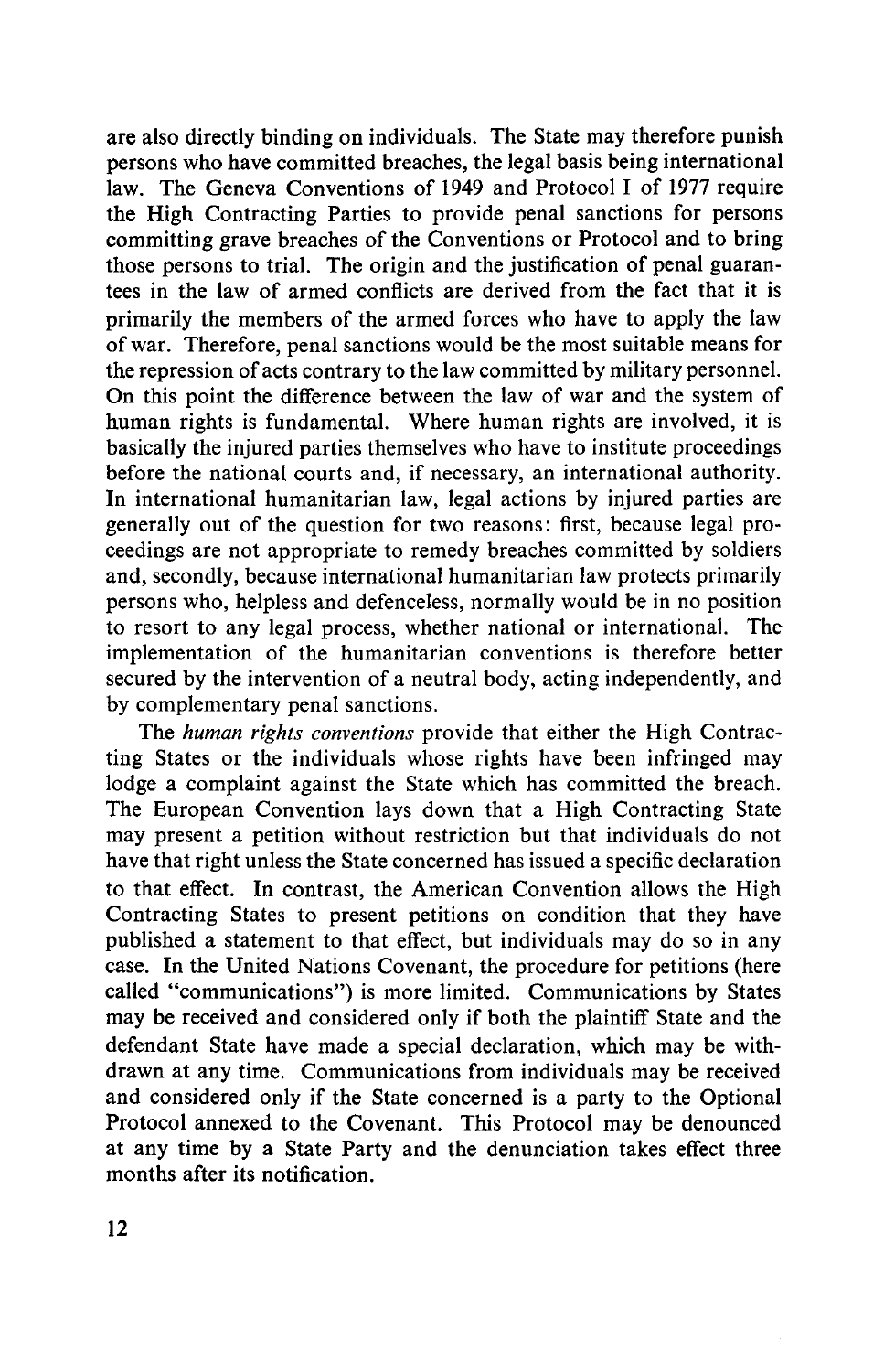Because of its optional character and the short period of time allowed for denunciation, the utility of the procedure in the United Nations Covenant is restricted in cases of armed conflict. The procedures in the European and American Conventions, not being subjected to any suspension in time of emergency, can play a more meaningful role in time of conflict, provided the work of the competent courts is not brought to a standstill by the war. They could be of great utility in conflicts not of an international character; in such cases there are no provisions for the institution of Protecting Powers, and the ICRC's offer of services may be refused. The procedures in the human rights conventions are, however, cumbersome—they might take several years—but the publicity attending them might serve as a substantial deterrent.

The supervision machinery of these two types of conventions can be fairly easily brought into action in a cumulative way, as their procedures are quite different, as a rule. Supervision by the ICRC or by a Protecting Power is much more swift and more direct than the system laid down in the human rights conventions; the latter, depending on circumstances, may even become superfluous. One can, however, imagine situations in which human rights agencies may act more efficiently than the ICRC, especially when they are empowered, as is the Inter-American Commission on Human Rights, to take action on their own initiative. When, in 1965, the Dominican Republic was in the throes of civil war, the Inter-American Commission, which already existed then, was very active, visiting interned persons. This it did in agreement with the ICRC delegates who were in the country, and the two organizations split their tasks between them and carried out their operations in such a way as to avoid overlapping.

### **Conclusions**

After the Second World War, the idea that human rights should be guaranteed worldwide gathered momentum and not only led to the conclusion of conventions on human rights but also gave a vigorous impulse to humanitarian law. Without the impetus of human rights, the adoption of the two Protocols of 1977 additional to the Geneva Conventions would not have been possible. It is therefore right to say that there is a close relationship between those two branches of international law and that it is necessary to reconcile them. Nevertheless, human rights and humanitarian law must each constitute the subject of separate treaties. Armed conflicts require rules which are more precise